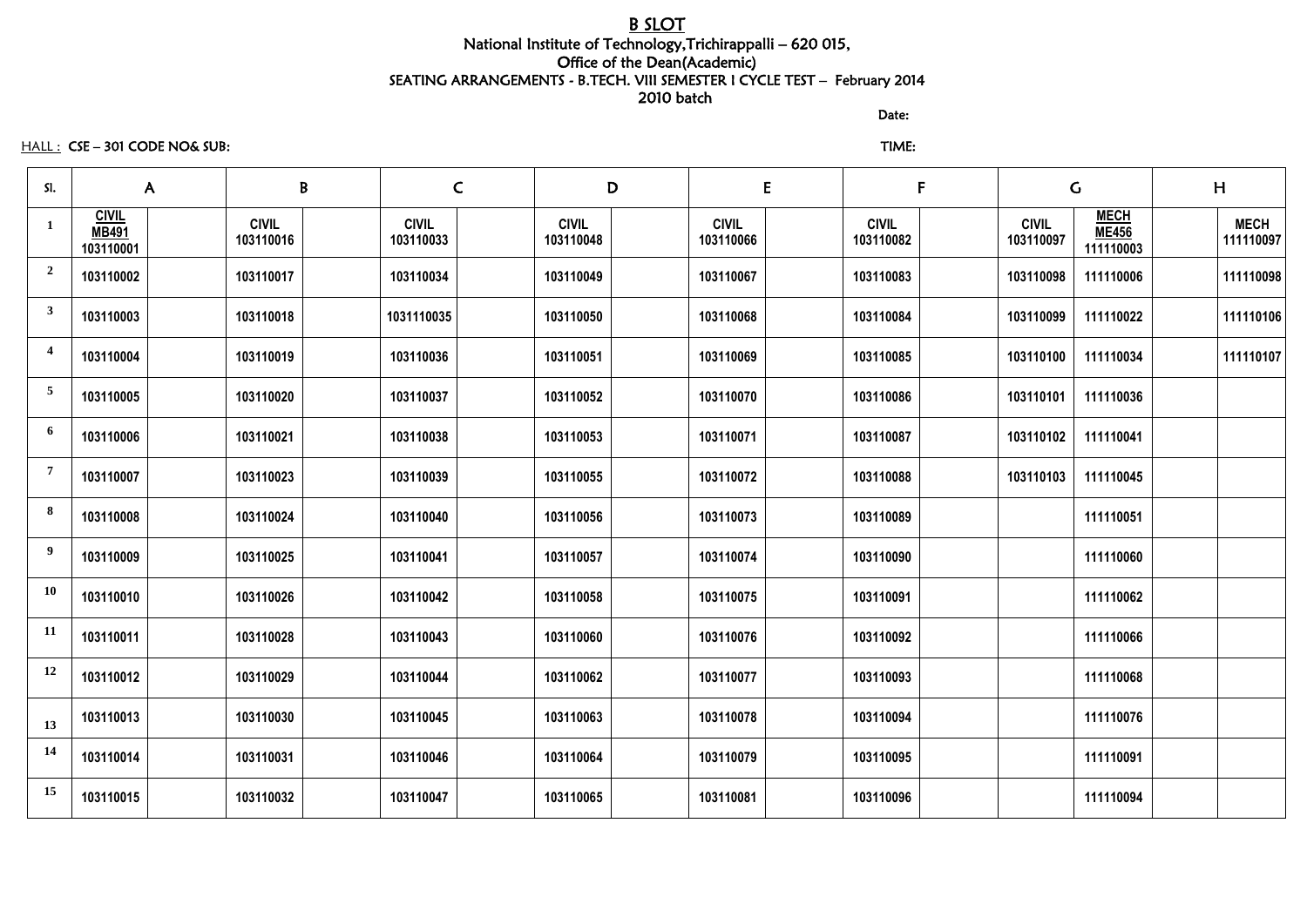# B SLOT

## National Institute of Technology,Trichirappalli – 620 015, Office of the Dean(Academic) SEATING ARRANGEMENTS - B.TECH. VIII SEMESTER I CYCLE TEST – February 2014 2010 batch

discussion of the contract of the contract of the Date:

### HALL : CSE – 301 CODE NO& SUB: TIME:

| SI.             |                     |                                         |                         |                         | K                       |                         |                         |                         | M                       |                         | N                       |                         | $\mathbf O$             |                         | P |  |
|-----------------|---------------------|-----------------------------------------|-------------------------|-------------------------|-------------------------|-------------------------|-------------------------|-------------------------|-------------------------|-------------------------|-------------------------|-------------------------|-------------------------|-------------------------|---|--|
| $\mathbf{1}$    | <b>CSE</b><br>CS402 | <b>ECE</b><br><b>EC402</b><br>108110001 | <b>CSE</b><br>106110013 | <b>ECE</b><br>108110016 | <b>CSE</b><br>106110029 | <b>ECE</b><br>108110031 | <b>CSE</b><br>106110046 | <b>ECE</b><br>108110046 | <b>CSE</b><br>106110061 | <b>ECE</b><br>108110062 | <b>CSE</b><br>106110077 | <b>ECE</b><br>108110077 | <b>CSE</b><br>106110092 | <b>ECE</b><br>108110093 |   |  |
| $\overline{2}$  | 106109018           | 108110002                               | 106110014               | 108110017               | 106110031               | 108110032               | 106110047               | 108110047               | 106110062               | 108110063               | 106110078               | 108110078               | 106110093               | 108110094               |   |  |
| $\mathbf{3}$    | 106109097           | 108110003                               | 106110015               | 108110018               | 106110032               | 108110033               | 106110048               | 108110048               | 106110063               | 108110064               | 106110079               | 108110079               | 106110094               | 108110095               |   |  |
| $\overline{4}$  | 106110001           | 108110004                               | 106110016               | 108110019               | 106110033               | 108110034               | 106110049               | 108110050               | 106110064               | 108110065               | 106110080               | 108110080               | 106110095               | 108110096               |   |  |
| $5\overline{)}$ | 106110002           | 108110005                               | 106110017               | 108110020               | 106110034               | 108110035               | 106110050               | 108110051               | 106110065               | 108110066               | 106110081               |                         | 106110096               | 108110097               |   |  |
| 6               | 106110003           | 108110006                               | 106110018               | 108110021               | 106110035               | 108110036               | 106110051               | 108110052               | 106110066               | 108110067               | 106110082               | 108110083               | 106110097               | 108110098               |   |  |
| $\overline{7}$  | 106110004           | 108110007                               | 106110019               | 108110022               | 106110036               | 108110037               | 106110052               | 108110053               | 106110067               | 108110068               | 106110083               | 108110084               | 106110098               | 108110099               |   |  |
| 8               | 106110005           | 108110008                               | 106110020               | 108110023               | 106110037               | 108110038               | 106110053               | 108110054               | 106110068               | 108110069               | 106110084               | 108110085               | 106110099               | 108110100               |   |  |
| 9               | 106110006           | 108110009                               | 106110021               | 108110024               | 106110038               | 108110039               | 106110054               | 108110055               | 106110069               | 108110070               | 106110085               | 108110086               | 106110100               | 108110101               |   |  |
| 10              | 106110007           | 108110010                               | 106110022               | 108110025               | 106110039               | 108110040               | 106110055               | 108110056               | 106110070               | 108110071               | 106110086               | 108110087               | 106110101               | 108110102               |   |  |
| 11              | 106110008           | 108110011                               | 106110024               | 108110026               | 106110040               | 108110041               | 106110056               | 108110057               | 106110071               | 108110072               | 106110087               | 108110088               | 106110102               | 108110103               |   |  |
| 12              | 106110009           | 108110012                               | 106110025               | 108110027               | 106110041               | 108110042               | 106110057               | 108110058               | 106110073               | 108110073               | 106110088               | 108110089               | 106110103               | 108110104               |   |  |
| 13              | 106110010           | 108110013                               | 106110026               | 108110028               | 106110042               | 108110043               | 106110058               | 108110059               | 106110074               | 108110074               | 106110089               | 108110090               | 106110104               | 108110105               |   |  |
| 14              | 106110011           | 108110014                               | 106110027               | 108110029               | 106110044               | 108110044               | 106110059               | 108110060               | 106110075               | 108110075               | 106110090               | 108110091               | 106110105               | 108110106               |   |  |
| 15              | 106110012           | 108110015                               | 106110028               | 108110030               | 106110045               | 108110045               | 106110060               | 108110061               | 106110076               | 108110076               | 106110091               | 108110092               | 106110107               |                         |   |  |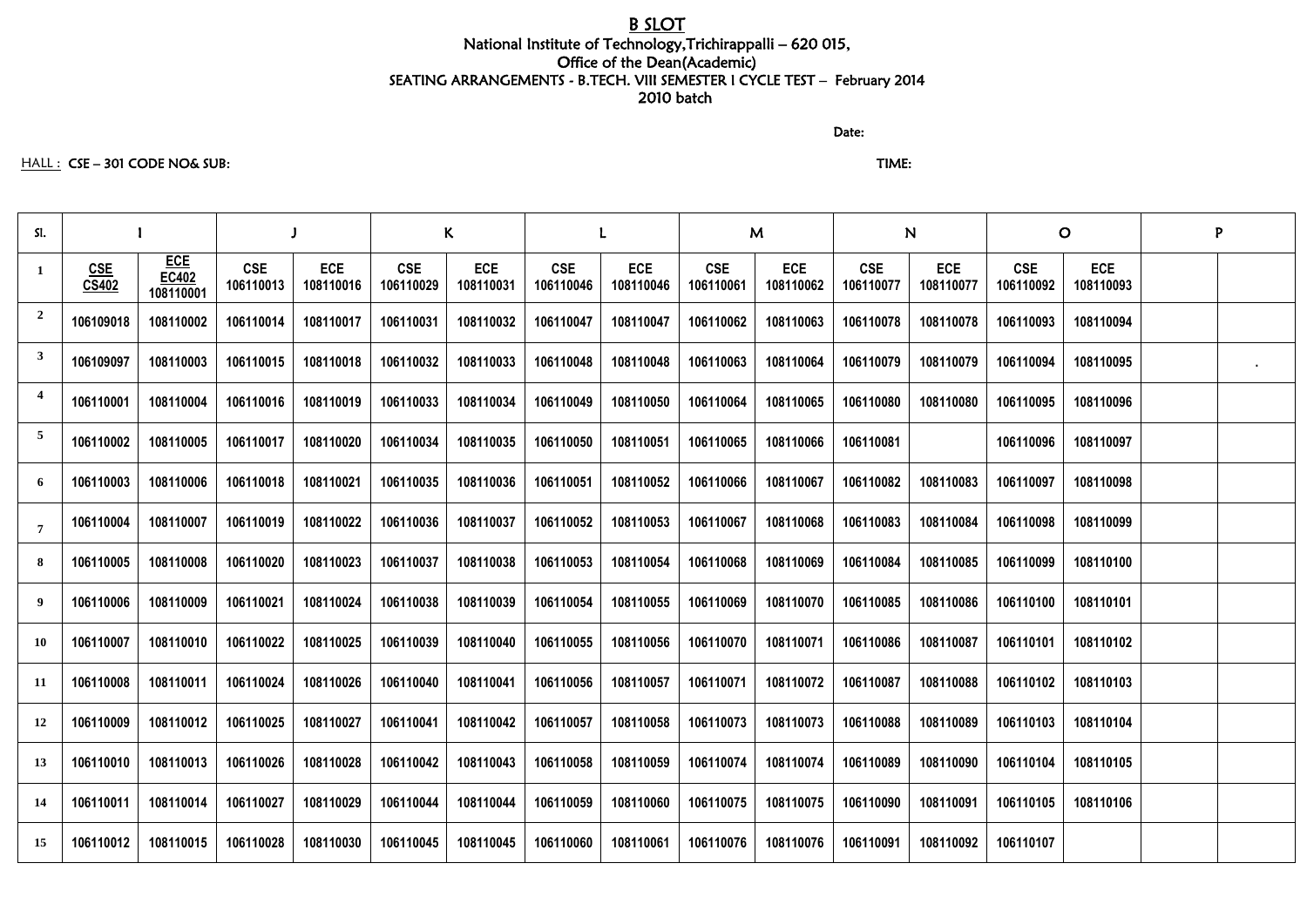# B SLOT

## National Institute of Technology,Trichirappalli – 620 015, Office of the Dean(Academic) SEATING ARRANGEMENTS - B.TECH. VIII SEMESTER I CYCLE TEST – February 2014 2010 batch

discussion of the contract of the contract of the Date:

#### HALL : CSE – 302 CODE NO& SUB: TIME:

| SI.                     | $\mathsf{A}$                 |                                         | $\mathbf{B}$              |                         | $\mathsf{C}$              |                         | D                         |                         | E                         |                         | F                         |                                         | $\mathsf{G}$              |                         | H                       |
|-------------------------|------------------------------|-----------------------------------------|---------------------------|-------------------------|---------------------------|-------------------------|---------------------------|-------------------------|---------------------------|-------------------------|---------------------------|-----------------------------------------|---------------------------|-------------------------|-------------------------|
| $\mathbf{1}$            | <b>PRODN</b><br><b>PR406</b> | <u>CHL</u><br><b>CL402</b><br>102110001 | <b>PRODN</b><br>114110018 | <b>CHL</b><br>102110016 | <b>PRODN</b><br>114110034 | <b>CHL</b><br>102110031 | <b>PRODN</b><br>114110050 | <b>CHL</b><br>102110047 | <b>PRODN</b><br>114110067 | <b>CHL</b><br>102110062 | <b>PRODN</b><br>114110083 | <b>ICE</b><br><b>MB790</b><br>110110001 | <b>PRODN</b><br>114110100 | <b>ICE</b><br>110110017 | <b>ICE</b><br>110110033 |
| $\overline{2}$          | 114110001                    | 102110002                               | 114110019                 | 102110017               | 114110035                 | 102110032               | 114110051                 | 102110048               | 114110068                 | 102110063               | 114110084                 | 110110002                               |                           | 110110019               | 110110034               |
| $\mathbf{3}$            | 114110002                    | 102110003                               | 114110020                 | 102110018               | 114110036                 | 102110033               | 114110052                 | 102110049               | 114110069                 | 102110064               | 114110085                 | 110110003                               |                           | 110110020               | 110110035               |
| $\overline{\mathbf{4}}$ | 114110003                    | 102110004                               | 114110021                 | 102110019               | 114110038                 | 102110034               | 114110053                 | 102110050               | 114110071                 | 102110065               | 114110087                 | 110110004                               |                           | 110110021               | 110110036               |
| $\overline{5}$          | 114110005                    | 102110005                               | 114110022                 | 102110020               | 114110039                 | 102110035               | 114110054                 | 102110051               | 114110072                 | 102110066               | 114110088                 | 110110005                               |                           | 110110022               | 110110037               |
| 6                       | 114110006                    | 102110006                               | 114110023                 | 102110021               | 114110040                 | 102110036               | 114110055                 | 102110052               | 114110073                 | 102110067               | 114110089                 | 110110006                               |                           | 110110023               | 110110038               |
| $\overline{7}$          | 114110008                    | 102110007                               | 114110024                 | 102110022               | 114110041                 | 102110037               | 114110056                 | 102110053               | 114110074                 | 102110068               | 114110090                 | 110110007                               |                           | 110110024               | 110110039               |
| 8                       | 114110009                    | 102110008                               | 114110025                 | 102110023               | 114110042                 | 102110038               | 114110057                 | 102110054               | 114110075                 | 102110069               | 114110091                 | 110110008                               |                           | 110110025               | 110110040               |
| 9                       |                              | 102110009                               | 114110026                 | 102110024               | 114110043                 | 102110039               | 114110058                 | 102110055               | 114110076                 | 102110070               | 114110092                 | 110110009                               |                           | 110110026               | 110110041               |
| <b>10</b>               | 114110011                    | 102110010                               | 114110027                 | 102110025               | 114110044                 | 102110040               | 114110060                 | 102110056               | 114110077                 |                         | 114110093                 | 110110010                               |                           | 110110027               | 110110042               |
| <b>11</b>               | 114110012                    | 102110011                               | 114110028                 | 102110026               | 114110045                 | 102110042               | 114110061                 | 102110057               | 114110078                 |                         | 114110094                 | 110110011                               |                           | 110110028               | 110110043               |
| 12                      | 114110014                    | 102110012                               | 114110029                 | 102110027               | 114110046                 | 102110043               | 114110062                 | 102110058               | 114110079                 |                         | 114110095                 | 110110012                               |                           | 110110029               | 110110044               |
| 13                      | 114110015                    | 102110013                               | 114110030                 | 102110028               | 114110047                 | 102110044               | 114110063                 | 102110059               | 114110080                 |                         | 114110096                 | 110110013                               |                           | 110110030               | 110110045               |
| 14                      | 114110016                    | 102110014                               | 114110031                 | 102110029               | 114110048                 | 102110045               | 114110064                 | 102110060               | 114110081                 |                         | 114110098                 | 110110014                               |                           | 110110031               | 110110046               |
| 15                      | 114110017                    | 102110015                               | 114110032                 | 102110030               | 114110049                 | 102110046               | 114110066                 | 102110061               | 114110082                 |                         | 114110099                 | 110110015                               |                           | 110110032               | 110110047               |